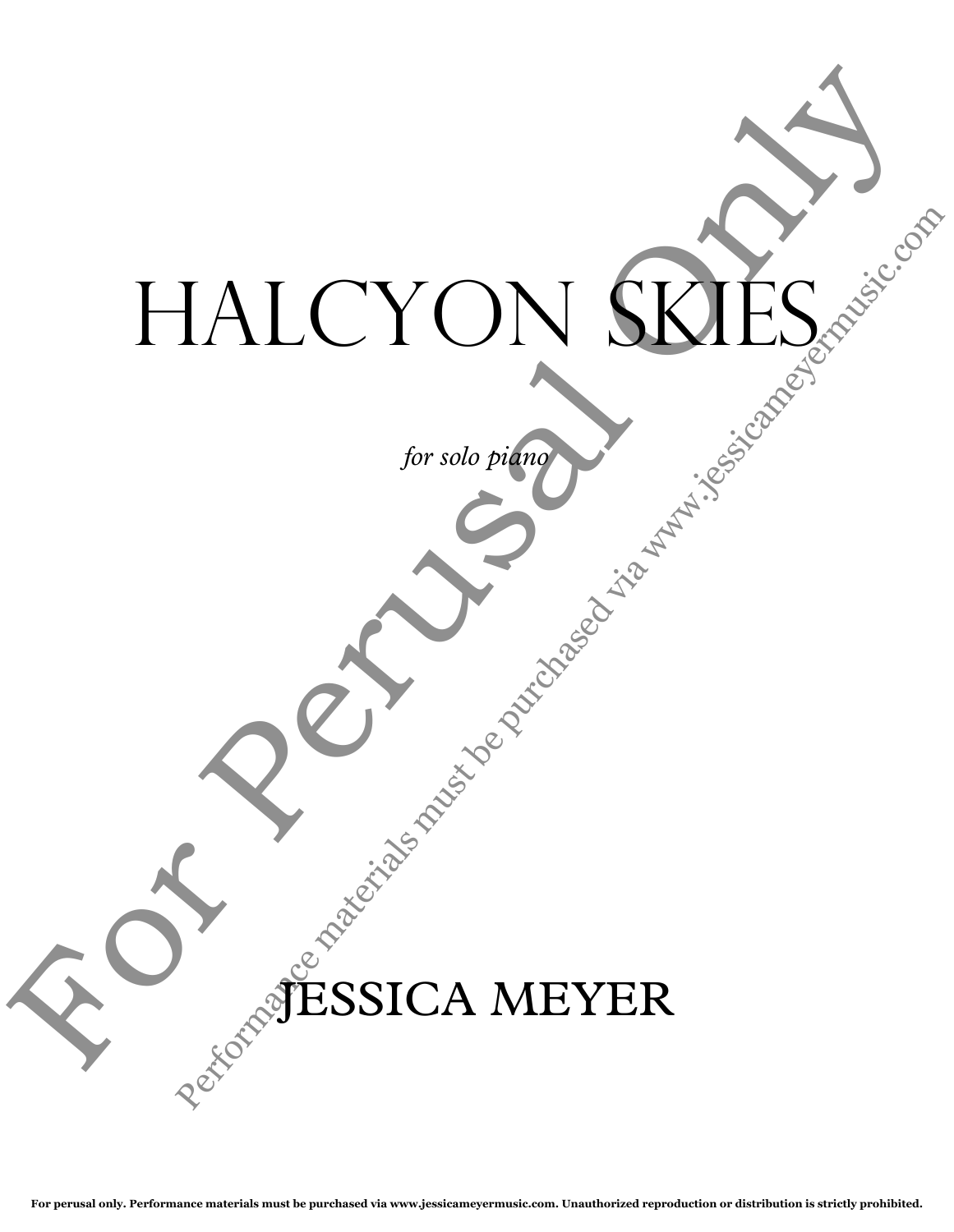*for solo piano*

**4'**

## **PROGRAM NOTE**

The song we know as "America the Beautiful" originated as a poem, written by a woman in her 30's named Katharine Lee Bates. While she was teaching at Colorado College, she and her colleagues took a trip up to Pikes Peak via prairie wagon and mules in July of 1893. Having traveled across the country by train to get to this teaching post, she was already taken with the variety of scenery our country has to offer. Though exhausted, once the summit was reached the words started flowing and she began to write this iconic poem.

The phrase "halcyon skies" appears in the first line of the first version but was replaced by "spacious skies" in the song version. The poem became quite well known, and more than 75 others have set it to music. The melody we sing today was written by Samuel Ward of Grace Episcopal Church in Newark, NJ, also written while traveling this time on a ferry from Coney Island to New York City.

When pianist Min Kwon commissioned me to write a variation of this tune, it was during a time of great conflict in America in 2020. A line from Katharine's original poem, "Till selfish gain no longer stain" is painfully still relevant as the disparity between rich and poor, white people and people of color, men and women, all alongside the inappropriate conflation of science and politics, is on full display for all to see during the Covid-19 pandemic. Most of the famous melody is enmeshed within the texture, stopping at the lyric of "brotherhood" since there are countless examples of people acting very selfishly at the moment. FIALCYON SKIES<br>
for solo piano<br>
4<br> **COGRAM NOTE**<br> **ENGINEERING SECONDAM SECONDAM SECONDAM SECONDAM SECONDAM SECONDAM SECONDAM SECONDAM SECONDAM SECONDAM SECONDAM SECONDAM SECONDAM SECONDAM SECONDAM SECONDAM SECONDAM SECON** 

Katherine Bates experienced her fair share of sexist prejudice and discrimination, sometimes having to write under a male pseudonym and making the decision not to get married, for it would strip her of her hardearned professorship at Wellesley College. As a war correspondent for the NY Times and author of many periodicals, she witnessed the ravages of the industrial revolution in both America and Britain, having seen urban poverty and misery firsthand. In addition to being an author, she was a social activist interested in the struggles of women, workers, people of color, tenement residents, immigrants, and the poor.

It was her wish for an all-inclusive American community that inspired the poem, and which also serves as the inspiration for my variation. During the same week in July that Katharine visited Pikes Peak over a hundred and twenty years ago, my family was recently able to get out of NYC for just a few days to a house on Lake Ontario. The expansive, ever-changing skies and the resonant overlapping harmonies that only windchimes provide gave me the sonic inspirations for the work. The emotional ones come from trying not to fall apart while reading the news instead, refocusing myself to find wonder and hope again in the beauty of our halcyon skies. **Performance materials must be purchased via a support of the system of the purchase of the system of the system of the system of the system of the system of the system of the system of the system of the system of the sys**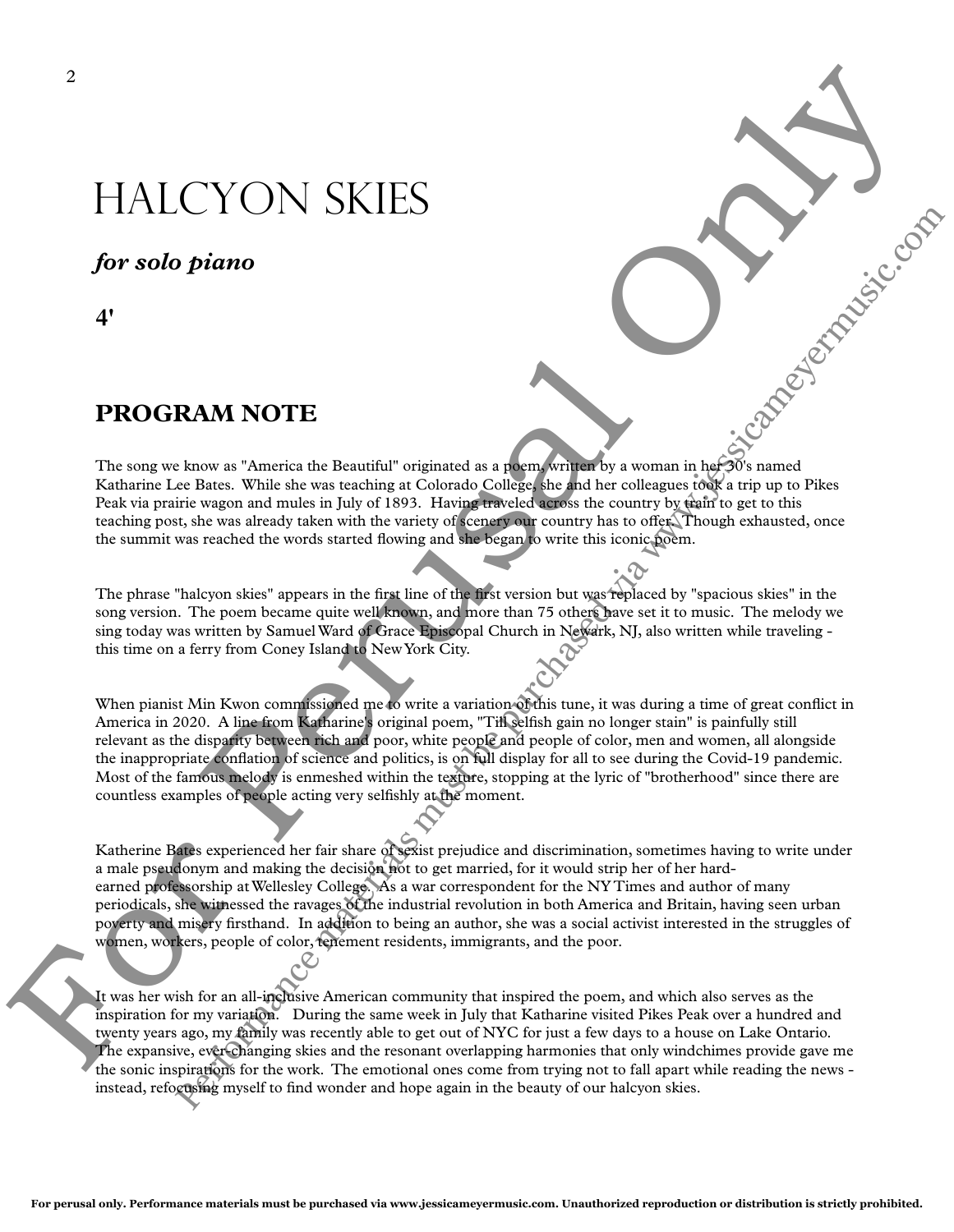## HALCYON SKIES

*a variation on "America the Beautiful" commissioned by Min Kwon*

JESSICA MEYER

3

 ${\mathbf \big\vert}$ **{** 1  $\sqrt{2}$  $p$  **m**  $\blacksquare$  **m**  $\blacksquare$  **m**  $\blacksquare$  **m**  $\blacksquare$  **m**  $\blacksquare$  **m**  $\blacksquare$  **m**  $\blacksquare$  **m**  $\blacksquare$  **m**  $\blacksquare$  **m**  $\blacksquare$  **m**  $\blacksquare$  **m**  $\blacksquare$  **m**  $\blacksquare$  **m**  $\blacksquare$  **m**  $\blacksquare$  **m**  $\blacksquare$  **m**  $\blacksquare$  **m**  $\blacksquare$  **m**  $\blacksquare$  **m**  $\blacks$  $\mathcal{J} = 65$  Anguished *ff ff ff p pp*  $pp \rightarrow$ q = 50 **Spacious** *4* mp<br> $\sum_{i=1}^{\infty}$  <u>Led</u> *p 10*  $\mathfrak{p}$  *mp*  $\mathfrak{p}$ \*° *16*  $4, 4$  $\frac{4}{4}$   $\frac{7}{4}$  $4$   $e$   $4$  $\frac{4}{4}$   $\frac{9}{4}$  $647 -$ L.H. U L.H. *rit......*  $\odot$  Fig. *a tempo* L.H. R.H. *rit....................*  $m<sub>t</sub>$ ? &  $\qquad \qquad \bullet$ *a tempo*  $\stackrel{\sim}{t}$ <br> $\stackrel{\sim}{\theta}$ repeat this note, get faster then slower *rit......*  $\begin{array}{ccc} \frac{1}{2} & \frac{1}{2} & \frac{1}{2} & \frac{1}{2} & \frac{1}{2} & \frac{1}{2} & \frac{1}{2} & \frac{1}{2} & \frac{1}{2} & \frac{1}{2} & \frac{1}{2} & \frac{1}{2} & \frac{1}{2} & \frac{1}{2} & \frac{1}{2} & \frac{1}{2} & \frac{1}{2} & \frac{1}{2} & \frac{1}{2} & \frac{1}{2} & \frac{1}{2} & \frac{1}{2} & \frac{1}{2} & \frac{1}{2} & \frac{1}{2} & \frac{1}{2} & \frac{1}{$  $\begin{array}{ccc} \bullet & ^8 & \end{array}$  $\phi$  :  $\phi$  $\theta$ :  $\begin{array}{ccc} \bullet & & \bullet \end{array}$ pedal roughly by the measure... sonoraties interweaving like windchimes *moving forward slightly*  $9.000$ *cresc poco a poco...* <del>⊨ء ب</del>ہ œ œ#  $\mathbf{e}$  $e^{\frac{\pi}{4}}$ <u></u> <del>⊭</del> ⇒ ≠ ≈ e de la provincia de la provincia del provincia del provincia del provincia del provincia del provincia del pr<br>En la provincia del provincia del provincia del provincia del provincia del provincia del provincia del provin œ# .....<br><del>⊈</del> e<sup>rikaka</sup> nœ # œ œœœœ œ# ≈  $\begin{array}{c} \hline \downarrow \\ \hline \downarrow \\ \hline \downarrow \end{array}$ <u>est</u> **#@@@#@#** # constant st  $\frac{1}{\sqrt{2}}$  $\begin{array}{c} \overline{\mathbf{r}} \\ \hline \mathbf{r} \end{array}$ **#**  $\begin{array}{c|c|c|c|c} \hline \textbf{F} & \textbf{F} & \textbf{F} & \textbf{F} & \textbf{F} \\ \hline \textbf{F} & \textbf{F} & \textbf{F} & \textbf{F} & \textbf{F} \\ \hline \textbf{F} & \textbf{F} & \textbf{F} & \textbf{F} & \textbf{F} \\ \hline \textbf{F} & \textbf{F} & \textbf{F} & \textbf{F} & \textbf{F} \\ \hline \textbf{F} & \textbf{F} & \textbf{F} & \textbf{F} & \textbf{F} \\ \hline \textbf{F} & \textbf{F$ œ#  $\begin{picture}(180,10) \put(0,0){\line(1,0){100}} \put(10,0){\line(1,0){100}} \put(10,0){\line(1,0){100}} \put(10,0){\line(1,0){100}} \put(10,0){\line(1,0){100}} \put(10,0){\line(1,0){100}} \put(10,0){\line(1,0){100}} \put(10,0){\line(1,0){100}} \put(10,0){\line(1,0){100}} \put(10,0){\line(1,0){100}} \put(10,0){\line(1,0){100}}$ œ œ‰™ Œ ‰  $\overrightarrow{v}$  $\bullet$   $\frac{4}{3}$  $\bullet$ œ#  $\frac{1}{4}$  $\overline{\wedge}$ ˙  $\frac{1}{\sqrt{2}}$ ¤<br># ⊉#  $\sharp^{\sharp}$ rmm<br><u>Q</u>  $\frac{f}{f}$ <br>
repeat this note, get<br>
faster then slower<br>
rit.......  $\begin{picture}(180,10) \put(0,0){\vector(1,0){180}} \put(15,0){\vector(1,0){180}} \put(15,0){\vector(1,0){180}} \put(15,0){\vector(1,0){180}} \put(15,0){\vector(1,0){180}} \put(15,0){\vector(1,0){180}} \put(15,0){\vector(1,0){180}} \put(15,0){\vector(1,0){180}} \put(15,0){\vector(1,0){180}} \put(15,0){\vector(1,0){180}} \put(15,0){\vector(1,0){180}}$  $\frac{2}{5}$  $\frac{1}{2}$  $\frac{1}{8}$  $\mathbb{Z}$   $\triangle$  $rac{a}{b}$  $\sum_{i=1}^{n}$  $\frac{u}{8}$  $\frac{\partial}{\partial t}$   $\frac{\partial}{\partial t}$  :  $\frac{3}{8}$   $\frac{1}{8}$  $\frac{1}{2}$   $\frac{1}{2}$  $\sum$  $\bigwedge$  $\overline{\circ}$  $\theta$  $\frac{4}{\sqrt{2}}$ œ# <sup>œ</sup> ® ‰ Œ ‰ <sup>œ</sup>  $\overline{2}$ œ# <sup>Ó</sup> ˙  $\Omega$  $\frac{u}{8}$ d d d  $rac{4}{9}$  $P_{\mathcal{A}}$ **in**  $\frac{1}{2}$  $j \rightarrow j$  $\frac{a}{\sigma}$   $\frac{a}{\sigma}$  $\Delta L_{\alpha}R$  $\frac{1}{2}$  $\frac{1}{\sqrt{2}}$  $\widetilde{\mathcal{R}}_{\Omega}$  $\frac{0}{0}$  $\frac{p}{p}$ <br>  $\frac{p}{p}$ <br>  $\frac{p}{p}$ <br>  $\frac{p}{p}$ <br>  $\frac{p}{p}$ <br>  $\frac{p}{p}$  $\theta$  0  $\frac{0}{\alpha}$  $\frac{8}{6}$  $\frac{8}{2}$  $\frac{\Theta}{\Theta}$  $\frac{1}{\sqrt{2}}$  $\frac{\partial \phi}{\partial r}$   $\frac{\partial \phi}{\partial r}$   $\frac{\partial \phi}{\partial r}$  $\frac{1}{\sqrt{2}}$  $\overline{\ }$  $\overline{\bullet}$  $-9$ <sup>.</sup>  $\cdot$  e  $\mathcal{F}$  $\mathcal{E}$ œ™ œ  $\overline{\ }$  $\leftrightarrow$   $\leftrightarrow$   $\leftrightarrow$ e presenta  $\bullet$   $\bullet$   $\bullet$ e e r  $\sqrt{ }$  $\bullet$   $\bullet$   $\circ$  $\frac{1}{2}$  $e$  $e$  $\frac{1}{2}$  $\frac{1}{2}$  $\frac{2}{\sqrt{2}}$  $\frac{1}{2}$  $e \notin e$  $E = 2$ e<br>e <sub>e</sub>  $\frac{e}{\bullet}$   $\frac{e}{\circ}$   $\frac{e}{\bullet}$  $\frac{1}{\sqrt{2}}$  $=$   $\epsilon$  $\frac{e}{e}$ œ œ  $\frac{\partial^0}{\partial t^2}$  $\mathcal{E} \subset \mathcal{E}$  $\overline{\phantom{a}}$  $\begin{array}{c|c}\n\hline\n\text{...} & \text{...} & \text{...} \\
\hline\n\text{...} & \text{...} & \text{...} \\
\hline\n\text{...} & \text{...} & \text{...} \\
\hline\n\text{...} & \text{...} & \text{...} \\
\hline\n\text{...} & \text{...} & \text{...} \\
\hline\n\text{...} & \text{...} & \text{...} \\
\hline\n\text{...} & \text{...} & \text{...} \\
\hline\n\text{...} & \text{...} & \text{...} \\
\hline\n\text{...} & \text{...} & \text{...} \\
\hline\n\text{...} & \text$  $\frac{0}{\Theta}$  $\theta$  $\frac{\Theta}{\Omega}$  $\frac{1}{6}$   $\frac{1}{6}$   $\frac{1}{6}$   $\frac{1}{6}$   $\frac{1}{6}$   $\frac{1}{6}$  $\frac{1}{2}$   $\frac{1}{2}$   $\frac{1}{2}$  $\frac{d}{dz}$   $\frac{d}{dz}$   $\frac{d}{dz}$  $\frac{2}{\epsilon}$  e e  $\frac{2}{\epsilon}$  $\bullet$   $\overline{\bullet}$ THALL LOIN SNIES<br>  $\frac{1}{2}$  or Anguished<br>  $\frac{1}{2}$  or Anguished<br>  $\frac{1}{2}$  or Anguished<br>  $\frac{1}{2}$  or  $\frac{1}{2}$  or  $\frac{1}{2}$  or  $\frac{1}{2}$  or  $\frac{1}{2}$  or  $\frac{1}{2}$  or  $\frac{1}{2}$  or  $\frac{1}{2}$  or  $\frac{1}{2}$  or  $\frac{1}{2}$  or Performance materials must be purchased via www.jessicame<br>
Performance materials must be purchased via www.jessicame<br>
Performance materials must be purchased via www.jessicame<br>
Performance must be purchased via www.jessic

©2020 JMM Publishing (BMI). All rights reserved.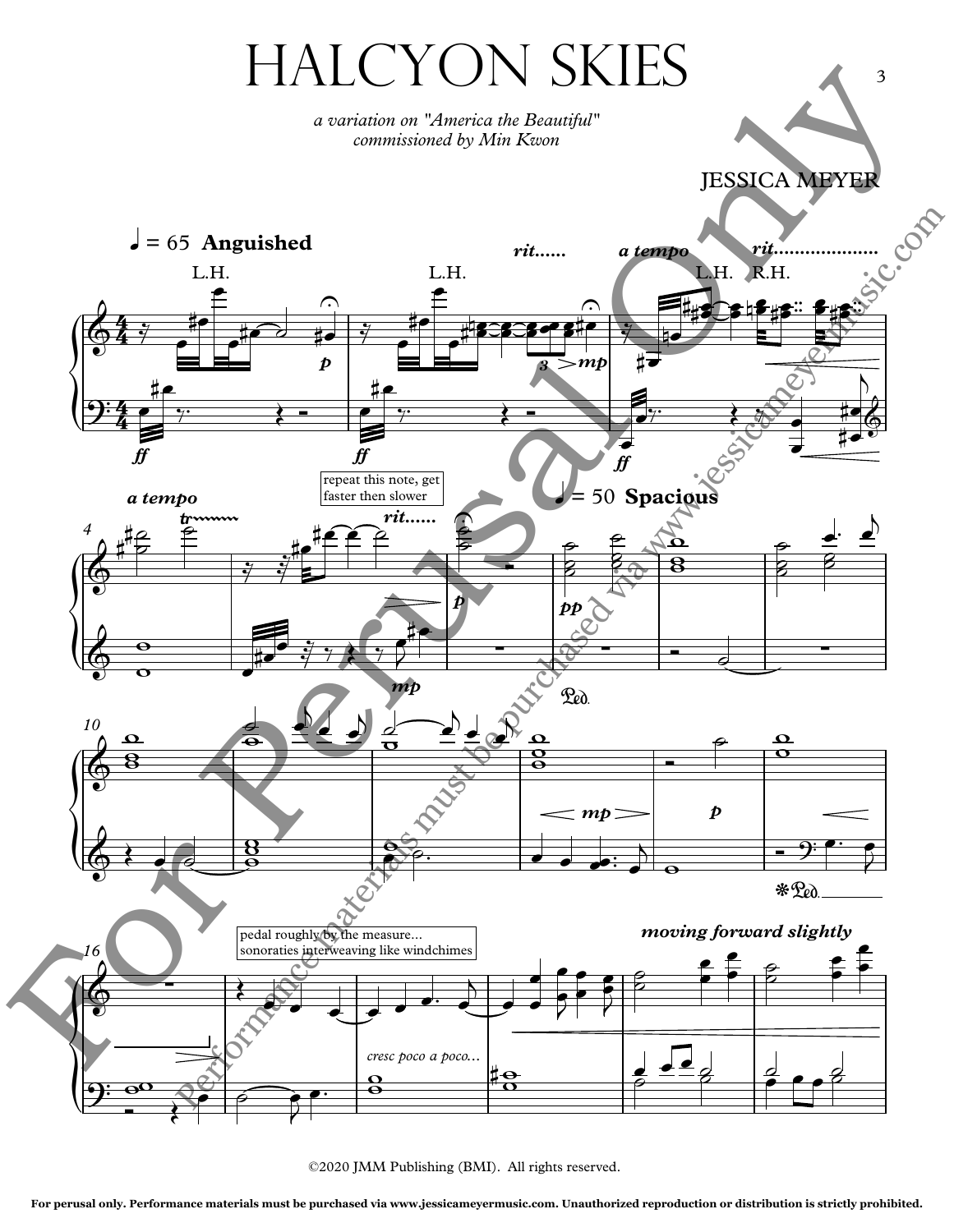